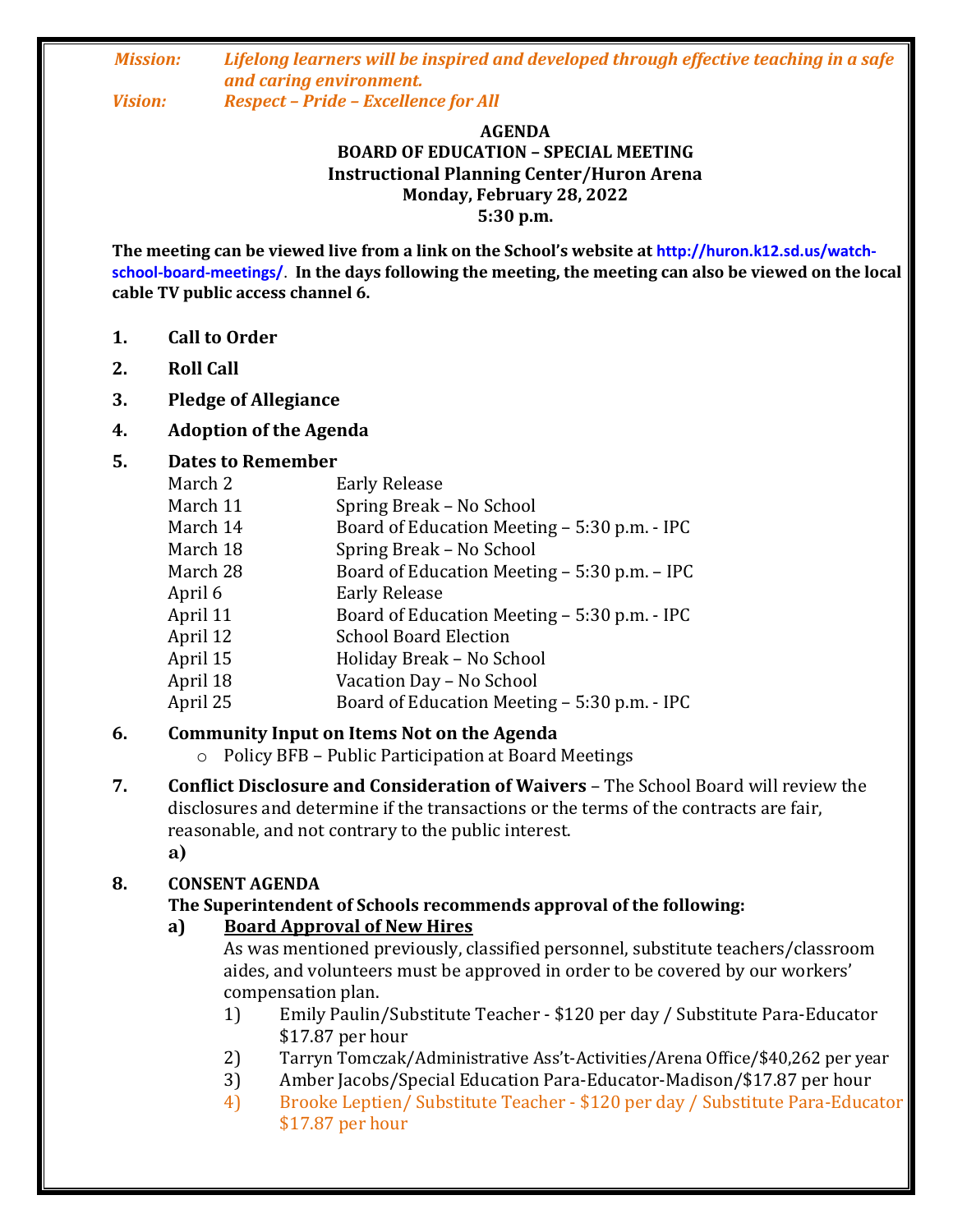### **Agenda / Board Meeting February 28, 2022 page 2**

#### **b) Contracts for Board Approval** 1) Cassandra Crain/2nd Grade Teacher~Madison/\$47,332 per year **c) Resignations for Board Approval** 1) Tarryn Tomczak/Special Education Para-Educator-HHS/2 years 2) Rebecca Sadler/Assistant Coach~Girls' Tennis/4 years 3) Josi Hauge/Food Service~Washington Satellite **d) Consideration and Approval of Bills e) Intent to Apply for Grant Funding Group Applying** Prom Committee 2022 Contact Person Elizabeth Estrada (Jen Fuchs Advisor) Name of Award **HYLC Leadership** Name of Funder **HYLC** Amount to be Requested  $$500$ Project Focus **DI** Cost & Prom Decorations **f) Intent to Apply for Grant Funding Group Applying** 8<sup>th</sup> Grade Science ~ HMS Contact Person Elizabeth Katz Name of Award **American Bank & Trust Spirit Card** Name of Funder **American Bank & Trust** Amount to be Requested  $$400$ Project Focus Order Supplemental Materials for Science Enrichment **g) Intent to Apply for Grant Funding Group Applying** Madison 2-3 Center SLC Program Contact Person **Brittni** Strand Name of Award **HYLC Grant** Name of Funder Student United Way

Project Focus **Sensory/Social Emotional Learning Tools h) Permission for Huron School District to donate discarded library books to the Miller School District** 

(The consent agenda may be approved with one motion. However, if a board member wishes to separate an item for discussion, he/she may do so.)

Amount to be Requested  $$500$ 

### **9. EXCHANGE OF NEGOTIATION PACKAGES**

### **10. CELEBRATE SUCCESSES IN THE DISTRICT: CONGRATULATIONS:**

- **Julie M. King (Teacher ~ HMS / Head Gymnastics Coach)** for being inducted into the South Dakota GymnasticsCoaches Association Hall of Fame
- **Huron Wrestlers ~ Moses Gross, Beauty Moon, Bryan Ramirez, Tori Buffington, Htee Htoo, Ehler Klay, and Kaitlyn Florey** for qualifying for the State Wrestling Tournament February 24-25
- To the late **Tom Baszler** and the former Head Wrestling Coach **Dan McCarty** for being inducted into the SD Wrestling Coaches Association Hall of Fame at State Wrestling
- **Moses Gross (9)** on winning the 132 State Championship last week at State Wrestling
- **Htee Htoo (11)** 3rd Place and **Ehler Klay (11)** 5th Place in the girls' division at State Wrestling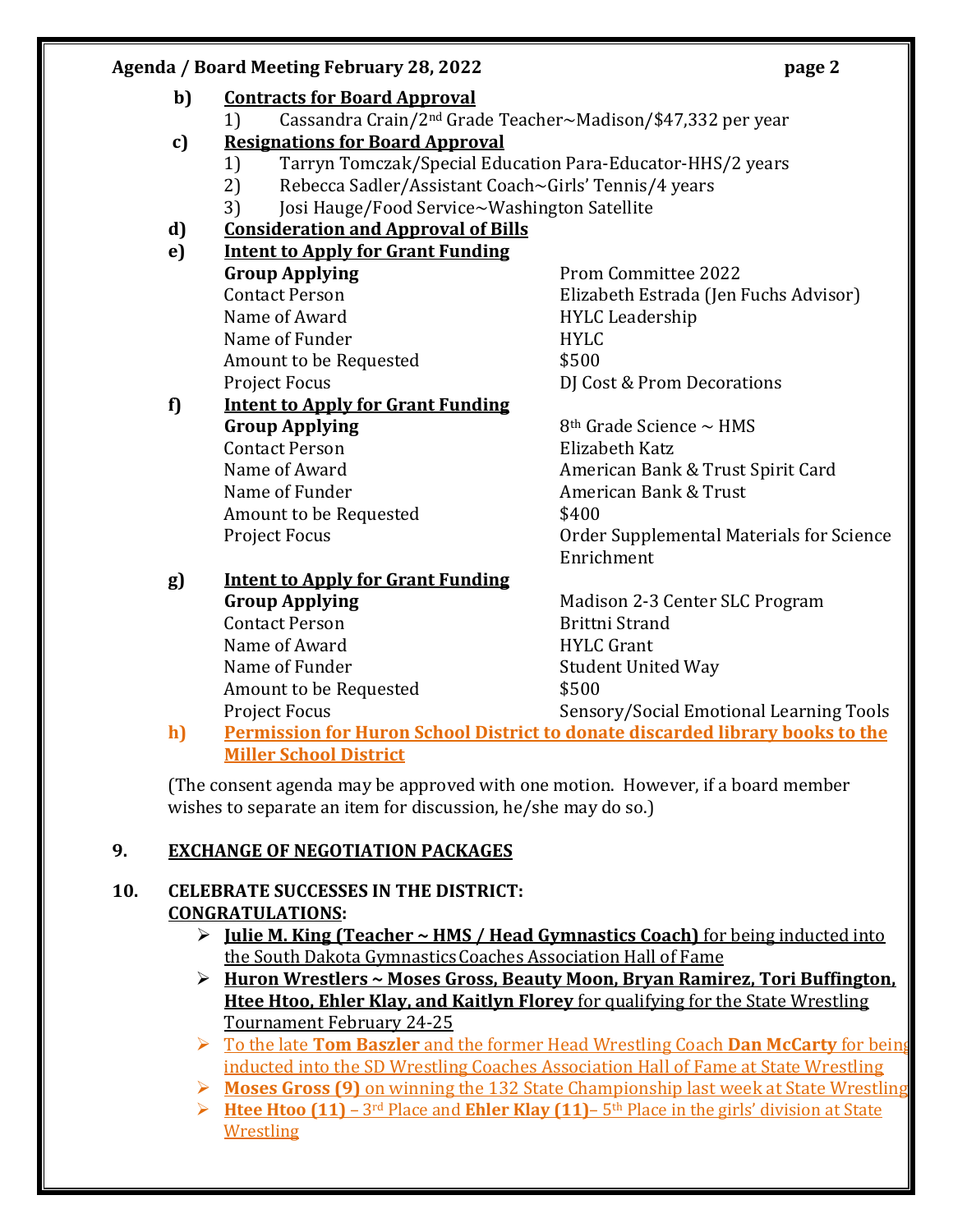### **Agenda / Board Meeting February 28, 2022 page 3**

### **THANK YOU TO:**

- **► Huron Smiles Dentist Office** for their presentations to the Kindergarten and 1<sup>st</sup> graders regarding good teeth hygiene
- **McDonalds** for providing cookies for Kindness Day on Wednesday, February 16th to Buchanan

# **11. REPORTS TO THE BOARD**

- **a) Classified Employee of the Month** ~ Presented by Mike Radke **Romana Olivo, Administrative Assistant, Huron High School,** has been selected as Classified Employee of the Month for March 2022. Nomination comments are included in this packet. Congratulations Romana!
- **b) Good News Report** ~ **Huron Middle School Response to Student Needs: Additions to Support Success** ~ Presented by Heather Sieh, Akina Decker, Kennedy Sammons, and Amanda DeJong
- **c) LAN Report** Tim Van Berkum
- **d) Superintendent's Report**
- **12. OLD BUSINESS**
	- **a) Branding Guide – Proposed Changes & Additions** 2nd Reading

# **13. NEW BUSINESS**

**a) Section A: Foundations & Basic Commitments –** Current & Proposed Policies / Anticipated Timeline / Change Log

Introduction:

Policy A1 - Mission and Vision Statements

Policy A2 - School District Philosophy/Belief Statements

Policy A3 - School District Goals and Objectives/Student Exit Outcomes

Policy AA - School District Legal Status

Policy ABA - Community and Parent Involvement in Decision Making

Policy ABAA - District Wide Title I Parental Involvement Policy

Policy ABAB - Parent Involvement

Policy ABAC - Relations with Parents

Policy ABB - Bullying/Harassment

Policy ABB-F - Bullying/Harassment Formal Complaint Form

Policy AC - Nondiscrimination in Federal Programs

Policy AC-E(1) - Nondiscrimination in Federal Programs Complaint Report Form Policy AC-E(2) - Nondiscrimination in Federal Programs Appeal to Superintendent

Policy AC-E(3) - Nondiscrimination in Federal Programs Appeal to the School Board Policy ACAA - Sexual Harassment

Policy ACAA-E(1) - Sexual Harassment Complaint Report Form

Policy ACAA-E(2) - Sexual Harassment Complaint Appeal to the Superintendent

Policy ACAA-E(3) - Sexual Harassment Complaint Appeal to the School Board

Policy ACAB - Prohibition Against Aiding or Abetting Sexual Abuse

Policy ACB - Nondiscrimination on the Basis of Handicap/Disability

Policy AD - Educational Philosophy

Policy AE - Huron School District Wellness Policy

Policy AGA - Contested Hearings

Policy AH - Conflict of Interest Disclosure and Authorization

Policy AH-E(1) - Conflict of Interest Disclosure

Policy AH-E(2) - School Board Action on Conflict of Interest Disclosure of a Direct Benefit

**b) CTE Advisory Board Guide** – Introduction